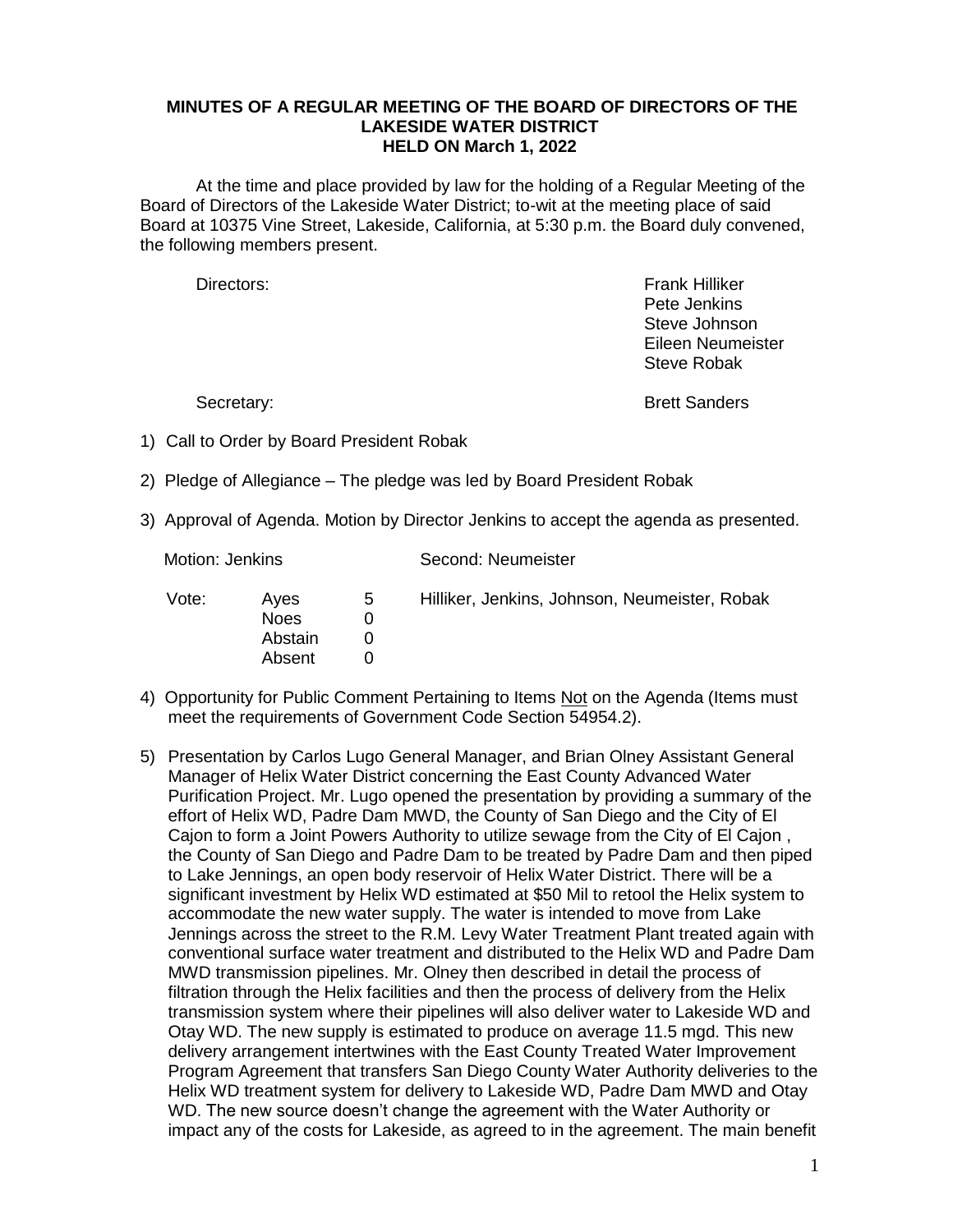of the project is to add a new source of water to the region and also to benefit Padre Dam and the other waste water generators of east county, by limiting waste water flow that would end at having to be treated by the City of San Diego at their Point Loma Plant.

6) Consider Allocation of \$172,000 from the District's "Emergency Infrastructure Repair Reserve" to respond to emergency work scheduled by Helix Water District on Lakeshore Dr. General Manager Sanders provided a recap of the Helix emergency repair work and how it affects Lakeside WD facilities and what type of work is necessary to assist. Motion by Director Hilliker to approve allocation of District funds as presented and assist the Helix WD in the emergency repairs as necessary.

| Motion: Hilliker |                                          |   | Second: Johnson                               |  |
|------------------|------------------------------------------|---|-----------------------------------------------|--|
| Vote:            | Aves<br><b>Noes</b><br>Abstain<br>Absent | 5 | Hilliker, Jenkins, Johnson, Neumeister, Robak |  |

7) Approve Minutes of a Regular Meeting held on February 1, 2022. Motion by Director Hilliker to approve the minutes as submitted.

| Motion: Hilliker |                     |   | Second: Jenkins                      |  |
|------------------|---------------------|---|--------------------------------------|--|
| Vote:            | Ayes<br><b>Noes</b> | 4 | Hilliker, Jenkins, Neumeister, Robak |  |
|                  | Abstain<br>Absent   |   | Johnson                              |  |

- 8) Review the January 2021 Treasurers Report for the annual audit. Approved to note and file for annual audit.
- 9) Operations Report. Superintendent Johnze reported the following.
	- Johnson Lake Reservoir Re-Coating Project Project contractor is complete. Pump stations and reservoir are back in normal operation.
	- Had a utility worker give notice and leave to another water district. We have hired a new full time employee who was our next choice in our last hiring.
	- Searching for new part time meter reader
	- Work with Helix WD for main repairs. Set up temporary highline to service our customers for the repair. First location was Lakeshore Dr. west of Channel Road.
	- Well #5 has not been able to be put into service. Working on achieving a negative coliform test.
	- County of San Diego: Ashwood and Mapleview: Shortened an 8" main to allow for two more storm drain crossings 150' north of the intersection, now complete.

Main break – 0, Service leak – 0 poly service leaks, Fire hydrant damage - 1

10) Approve the California Environmental Quality Act (CEQA), Notice of Exemption Determination for the Emerald Grove Pipeline Replacement Project. General Manager Sanders provided a summary of the CEQA determination process and that the Emerald Grove project meets the conditions of an exempt project under of the guidelines of CEQA. Motion by Director Neumeister to approve the project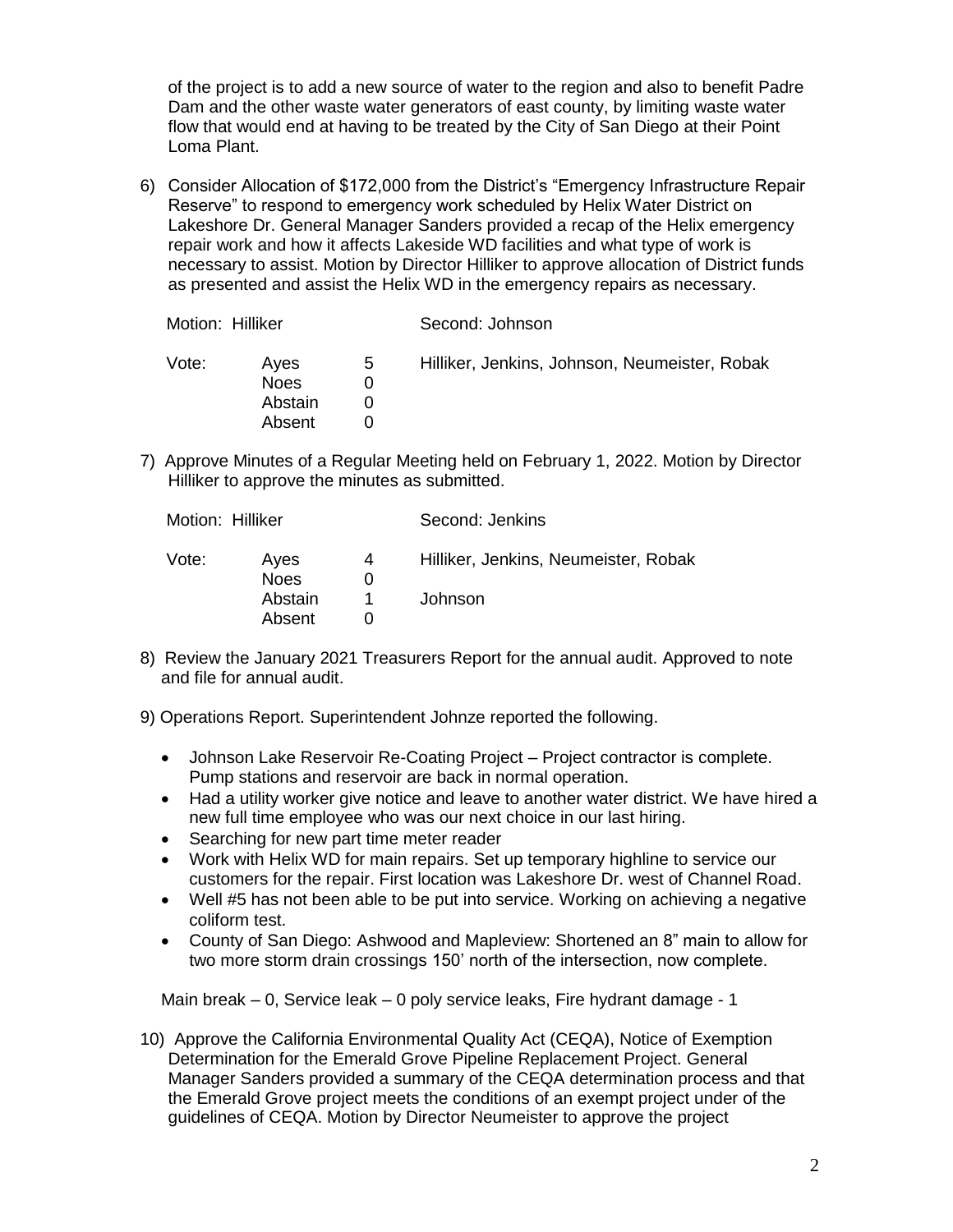determination by the General Manager and submit the application to the California Office of Planning and Research.

| <b>Motion: Neumeister</b> |                                          | Second: Jenkins                                 |
|---------------------------|------------------------------------------|-------------------------------------------------|
| Vote:                     | Aves<br><b>Noes</b><br>Abstain<br>Absent | 5 Hilliker, Jenkins, Johnson, Neumeister, Robak |
|                           |                                          |                                                 |

11) Consider Revision to Administrative Code Section 14.1, Return to Work Policy. General Manager Sanders provided a summary of the revision suggested by the District's insurance carrier ACWA/JPIA. Sets a limit of 90 days for eligible light duty work. Motion by Director Johnson to approve the code revision as presented.

| Motion: Johnson |                                          | Second: Hilliker |                                                 |  |
|-----------------|------------------------------------------|------------------|-------------------------------------------------|--|
| Vote:           | Aves<br><b>Noes</b><br>Abstain<br>Absent |                  | 5 Hilliker, Jenkins, Johnson, Neumeister, Robak |  |

- 12) Review Joint Powers Insurance Authority Liability Property, and Workers Compensation Low Loss "President's Special Recognition Awards" for the 2017 to 2020 policy periods. General Manager Sanders provided an update on the three classes of awards and what the District's personnel has accomplished to achieve and maintain the high level of safe work procedures. Also, shared appreciation to Superintendent Johnze and Safety Coordinator Malinoski for the continued excellent effort to minimize and keep to zero liability and property damage claims over the last five years.
- 13) Presentation of the Draft Asset Management Plan Update for 2022. General Manager Sanders provided a Board Report and presentation of key changes and updates for the 2020 AMP update. Two key points are how the District should manage the increasing valuation of the District's assets and how budgeting and funding should be realistically accomplished to keep from depleting reserves and the need to increase rates too quickly. The goal is to balance inflationary levels with funding levels to maintain replacement at a level which keeps catastrophic failures from happening, while also being able to target vulnerable aging assets.
- 14) Approve Demands of the Treasurer for February 2022. Motion by Director Johnson to approve the Demands of the Treasurer as submitted.

| Motion: Johnson |                                          | Second: Jenkins |                                                 |
|-----------------|------------------------------------------|-----------------|-------------------------------------------------|
| Vote:           | Aves<br><b>Noes</b><br>Abstain<br>Absent |                 | 5 Hilliker, Jenkins, Johnson, Neumeister, Robak |

15) CWA Report. Director Hilliker reported that the Finance Strategy Work Group continues to meet, in addition the General Managers and the Finance Officers will participate in forming rate strategies to submit to the Workgroup for discussion. Also,